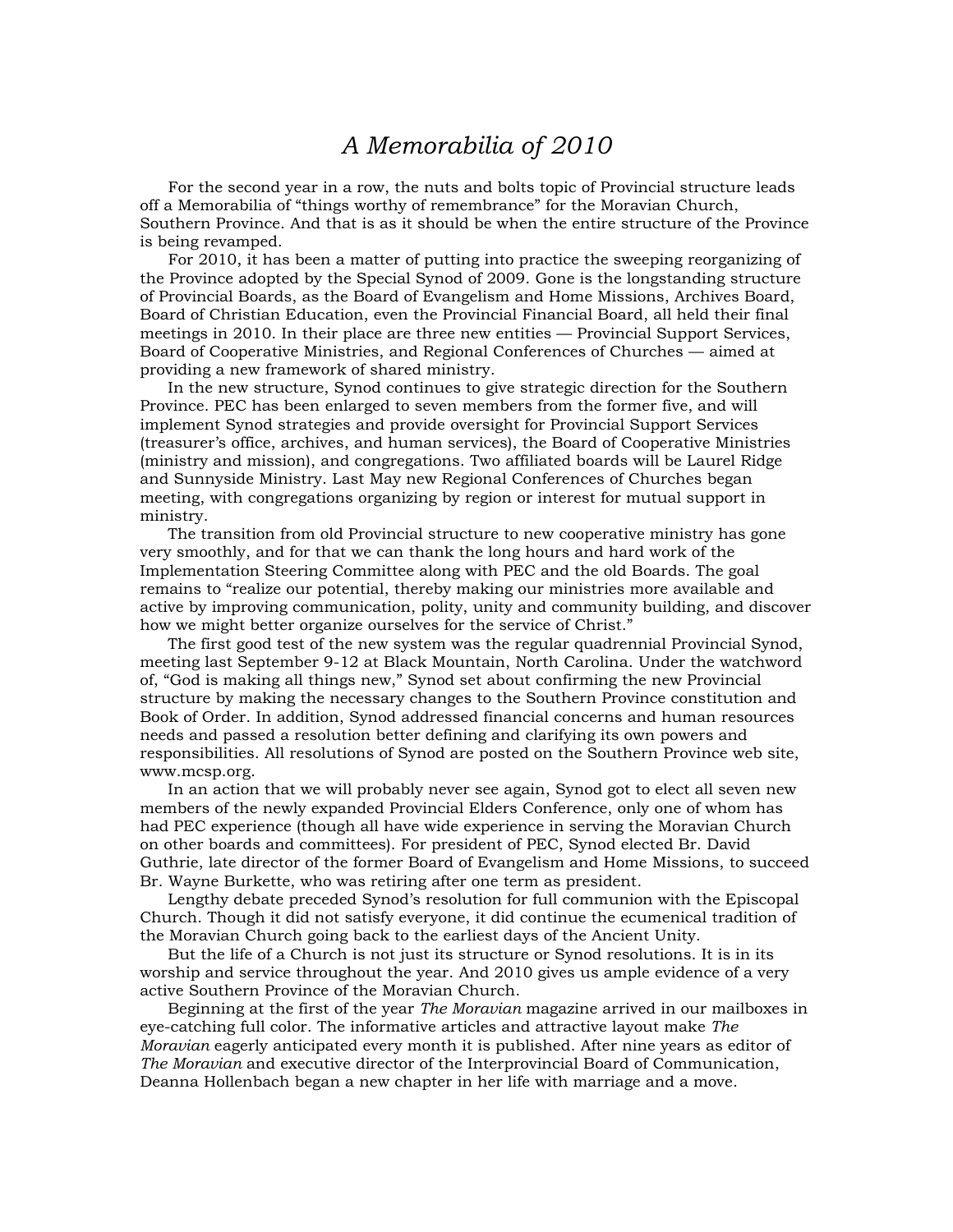Succeeding her was Mike Riess, who professes a love for graphic design, print production, web-site management, etc., and history (yeah!).

Several other changes took place during 2010. Mike Warren resigned as director of Laurel Ridge after 10 years of service and a brand-new Higgins Lodge. Will Sibert stepped down as executive director after guiding the Board of World Mission for six years and opening mission service to more people with wider variety of skills. After 12 years of serving two PEC presidents — and many pastors, church boards, and congregations of the Southern Province — Bob Hunter was "given permission" to retire as assistant to the president of PEC. One Board not touched by the restructuring of the Southern Province was the Provincial Women's Board, but change came nonetheless when after 30 years as its administrative assistant, Mildred White retired — and brought a bunch of stuff to the Archives.

Also in January 2010 a deadly earthquake devastated the island nation of Haiti, which brought an outpouring of support and relief efforts funneled through the Moravian Volunteer Resources of the Board of World Mission. Don't let volunteer ministries director Mark Ebert hear you say there is nothing you can do, for you could be doing flood relief work in Nashville, Tennessee, reroofing a Moravian church in Labrador, continuing rebuilding on the Gulf Coast from hurricane Katrina, or teaching English in China.

Closer to home, Sunnyside Ministry benefited from the work of Moravian Volunteer Resources (much of it the New Philadelphia division) with the demolition and reconstruction of its facilities on Haled Street in Winston-Salem. The result is a much enlarged space for reception and interview areas as well as more storage space for food and clothing. A fervent wish is that someday director Tommy Cole and his Sunnyside Ministry staff and volunteers will have nothing more to do. But until that happy day bear this in mind: For the first 11 months of 2010 Sunnyside Ministry conducted 5,611 interviews, 1,690 of them first timers. The total clients interviewed represented 15,536 household members. Sunnyside gave 3,701 grocery orders, providing food for 10,784 people. Clothes or household goods were given to 2,139 families or 6,179 people. And financial assistance totaling \$451,914 was given to 2,554 clients. Sad to say, the need continues to grow.

From "the former" Board of Christian Education, as he described it, director Rick Sides reports a busy year. The fourth annual Leadership Focus was held in Winston-Salem and in Florida. This year's theme was "Following the Leader . . . leading the followers." Christian Education hosted the Mid-Atlantic Association of Presbyterian Church Educators in October at Laurel Ridge. Among the 40 participants were 10 Moravian educators. Forty-eight college agers, 22 of them from the Southern Province, are taking a New Year's CONVO visit to the Holy Land. We wish them safe journey.

Br. Sides also reminds us that the Resource Center at 500 S. Church Street in Winston-Salem continues in operation, and has organized materials and resources (including bibliographies) for building "healthy congregations." The Resource Center is where we can get our Daily Texts every fall. It is also were we can buy the new Moravian guide for family living entitled *Loving Hearts United*. This publication of the Interprovincial Board of Communication focuses on activities outside of church that lead to a path of faith in our daily lives.

For one of its most ambitious projects, Board of Christian Education headed for the great outdoors with a garden ministry, led by Lisa Mullen, director of children and family ministries. Each Tuesday evening from 6 till dusk participants gathered on the old Agnes Belo lot in Salem to rake, hoe, and harvest a bounty of produce to share with the needy. That time happens to be when the Salem Band practices across Bank Street in the "former" Board of Christian Education building, so music is provided.

The Salem garden ministry happens to be on property owned by Salem Congregation, which of course had to give its blessing for the project before the first spade was turned. But Gene Johnson, chair of Salem Congregation's Central Board of Trustees, expressed approval this way: "How about the enthusiastic success of the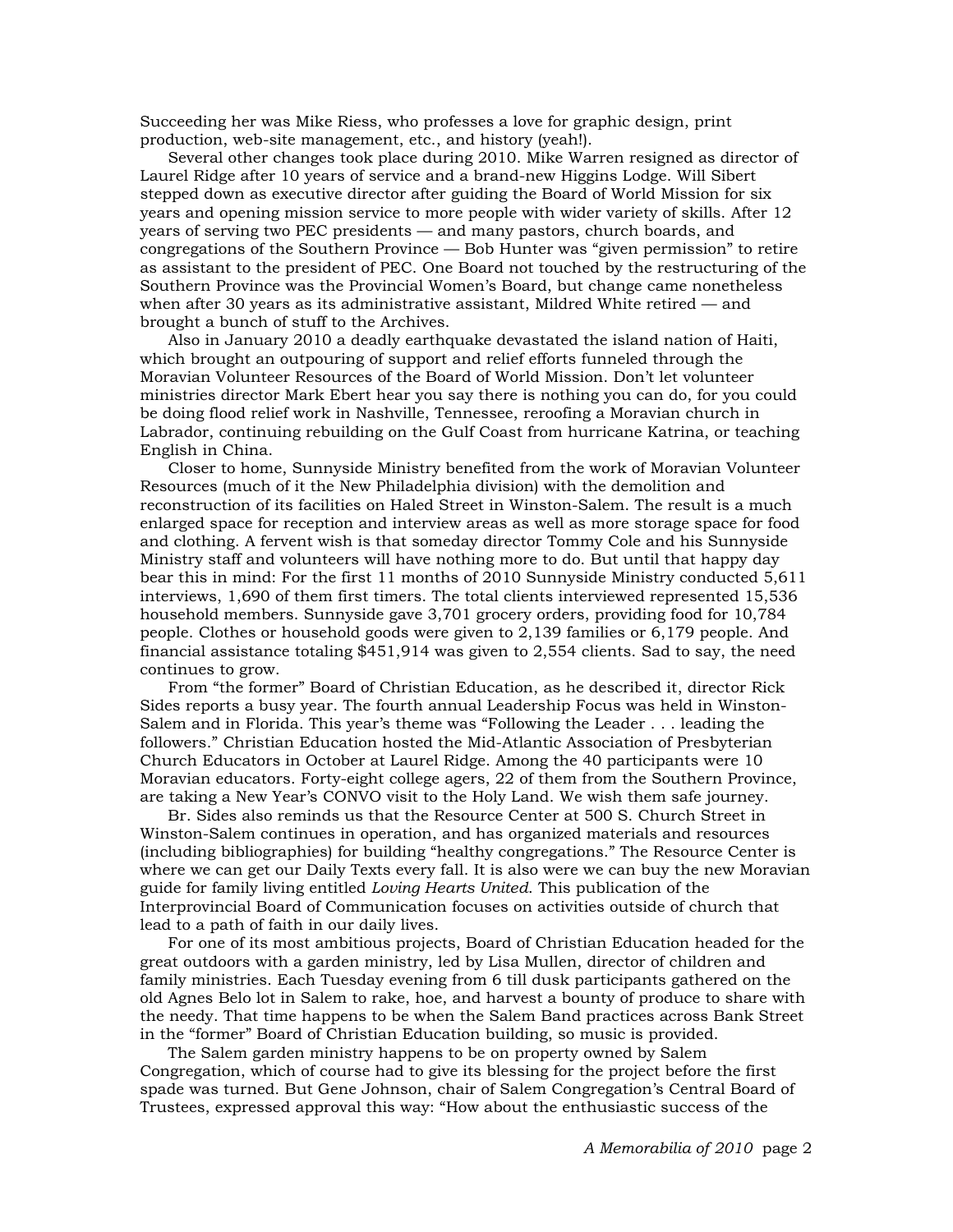Salem Youth Gardeners on Cedar Avenue. It is amazing. Incredibly, it was planned by Lawyers, a Lady Preacher, and helpers. They are not even fazed by wire grass, poison oak, record breaking heat, and drought! Now they are asking permission to plant a fruit orchard and do beekeeping. May the Lord bless them all, each and every one."

Usually Salem Congregation, the collegial association of Moravian churches in downtown Winston-Salem, stays so much in the background quietly maintaining the Salem God's Acre, sponsoring the Great Sabbath Service of Music, the Easter Sunrise Service in Salem, and the New Year's Eve Watchnight Service, that even lifelong Moravians often say, "Who?" when Salem Congregation is mentioned. Shame on us. Salem Congregation remains a vital part of the Southern Province long after it grew out of the original Salem church, now called Home Church, to encompass other downtown Winston-Salem churches. In fact, the latest member church of Salem Congregation, as of last April 22, is our seventh oldest church of the Southern Province, St. Philips, begun in 1822 as a mission congregation to those of African heritage in Wachovia. This is as it should be, for Salem Congregation also maintains the "new" African Church graveyard east of Salem Cemetery, where Phoebe, one of the first three members of St. Philips, is buried.

Can you imagine bubbly Sr. Nola Reed Knouse actually "dreading" giving a year-end summary of activities at the Moravian Music Foundation? Hold onto your hats, here goes her whirlwind account: "The Moravian Music Foundation has had a very active year, with several notable accomplishments. We sponsored our first ever European Concert Tour, with 70 participants singing five concerts to very enthusiastic audiences in Bethlehem (Pennsylvania), Prague, Herrnhut, and Niesky. Last April 58 low brass players spent a long, hot weekend recording Advent and Christmas tunes at Salemtowne, resulting in "Once He Came in Blessing," a CD which was very favorably reviewed in the *Winston-Salem Journal*, and of which sales are quite brisk. [Actually a hit with more that 1,300 CDs sold. If you haven't gotten your dozen and a half copies yet, drop in at the Archives (excuse us) at the Music Foundation, and pick up your copy. Remember, the more CDs you buy (10 or more), the cheaper they are. End commercial for Sr. Knouse.]

"In a decision" [Sr. Knouse continues] "which will have long-lasting effects, the Moravian Music Foundation Board of Trustees (at the request of the PECs of both Provinces) voted to assume full responsibility and oversight of Moravian Music Festivals, beginning with the 24th Festival scheduled for July 14-20, 2013, in Bethlehem. Plans are under way for 'Moravian Music Weekends' at Laurel Ridge this coming February and at Lake Mills, Wisconsin, next July. MMF continues to work with the Moramus Chorale (North Carolina) and Unitas Chorale (Pennsylvania) as well as with other performing groups, and to assist church musicians and researchers in many and various ways!"

One thing Sr. Knouse overlooked in her busy schedule is the publication of *Singing from the Heart*, a new shorter hymnal of the Moravian Church. Not only does it contain "old favorites" of diehard Moravians, but it also features new liturgies for the church year in surprisingly updated and refreshing language. All that, and in a handy spiralbound soft-cover booklet selling at a dirt-cheap \$9.70 including sales tax at the Music Foundation. [Archives folks grouse it is so good it should sell at \$15 at the least, so you had better get yours before the price goes up.]

Last April the Moravian Archives turned out *Records of the Moravian among the Cherokees*. Hallelujah, at last! This was only volume 1 of a multi-volume collection of the Moravian Church's century-long mission to the Cherokee, encompassing the years of first contact and exploration, 1752-1802. Any day now we expect arrival of volume 2, telling of the new mission and the arrival of Br. and Sr. Gambold, who made the mission a success until the Trail of Tears and removal to the Indian Territory.

While Provincial agencies give direction and leadership to the Southern Province, it is the churches themselves and their members who make it all possible. And so let us look briefly at the activities and achievements of the Province's churches.